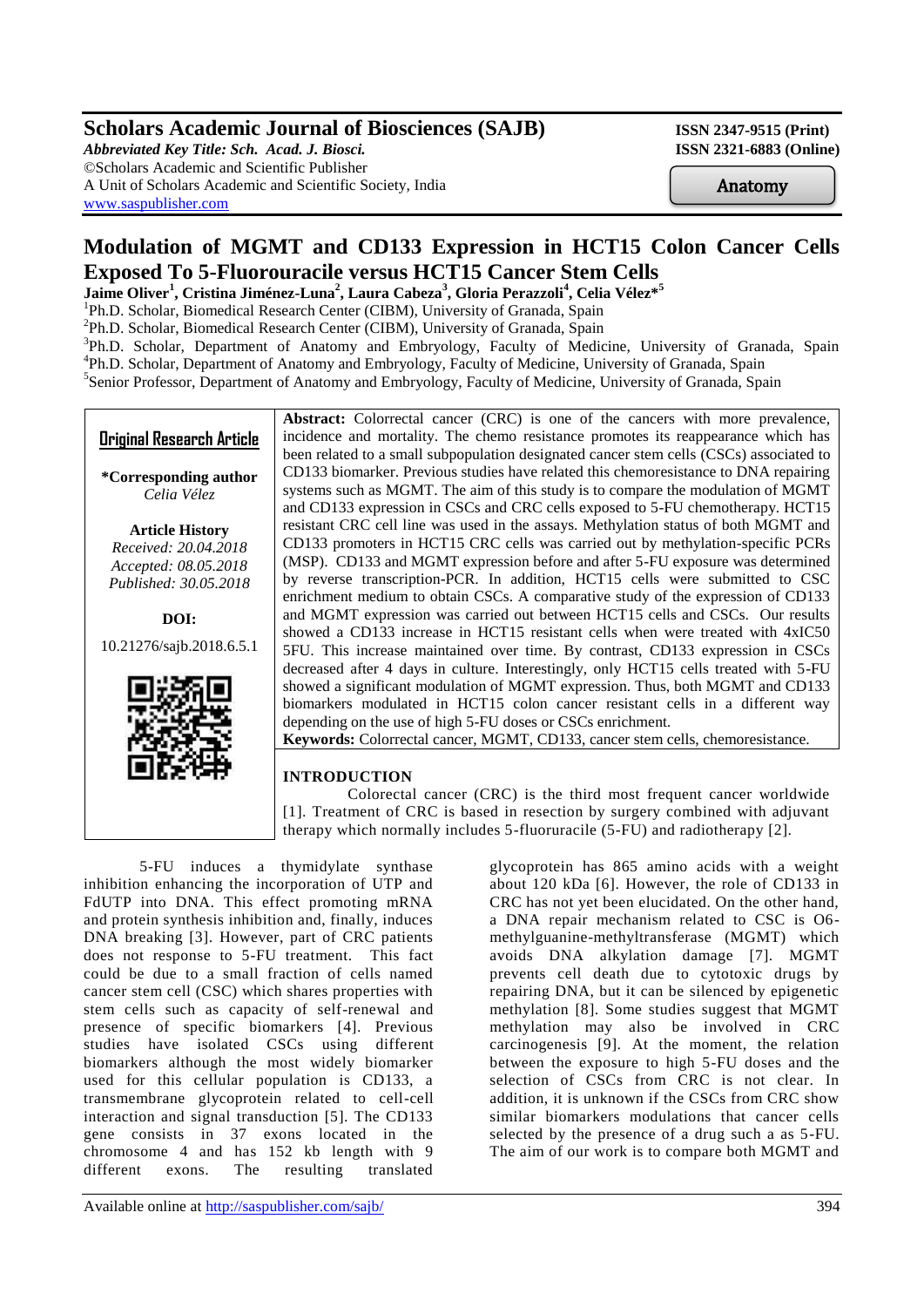CD133 expression in CRC cells exposed to a high 5-FU dose and in CSCs.

## **MATERIALS AND METHODS Cell lines and drugs and reagents**

Human HCT15 cell line was obtained from the American Type Culture Collection (ATCC, USA). Cells were maintained in culture with Dulbecco´s modified Eagle´s medium (DMEM) (Sigma-Aldrich, St. Louis, MO, USA) supplemented with 10% heat-inactivated fetal bovine serum (FBS) (Lonza, Walkersville, MD, USA**)** and 1% of antibiotics mixture of penicillin (10,000 U/mL) and streptomycin (10 mg/mL) in an humidified 5%  $CO<sub>2</sub>$  incubator at 37 °C of temperature. All chemicals used, including 5-FU, were of analytical high quality from Sigma-Aldrich Chemical Co. (Spain).

## **DNA extraction and methylation-specific PCR**

DNA was extracted from culture cells using QI Aamp DNA Mini Kit (EpiTect Bisulfite kit, Qiagen, USA, Maryland) in accordance with the manufacturer's standard recommendations. DNA from each cell line (2 µg) was denatured, modified, and purified by EpiTect Bisulfite kit (Qiagen, USA, Maryland). MGMT and CD133 promoter CpG islands methylation status of different cell lines was based on the chemical modification by bisulfite of unmethylated cytosine to uracil. Methylation-specific PCRs (MSP) were performed with specific primers for either methylated or unmethylated DNA in MGMT and CD133 promoter. Primer sequences for MGMT were 5<sup>-</sup> TTTGTGTTTTGATGTTTGTAGGTTTTTGT-3`(forward primer) and 5`- AACTCCACACTCTTCCAAAAACAAAACA-3` (reverse primer) for the unmethylated (UM) reaction and were 5`-TTTCGACGTTCTAGGTTTTCGC-3` (forward primer) and 5`- GCACTCTTCCGAAAACGAAACG-3` (reverse primer) for the methylated (M) reaction. Primer sequences for CD133 were 5'-TTCGGGATAGAGGAAGTCGTAA-3' (forward primer) and 5'-CTCCCGCCCTAATCACCGCT-3' (reverse primer) for unmethylated reaction and 5'- TTTGGGATAGAGGAAGTTGTAA-3' (forward primer) and 5'-CTCCCACCCTAATCACCACT-3' (reverse primer) for unmethylated reaction. Agarose electrophoresis, visualization by ethidium bromide and UV illumination for PCR amplified products were performed. For both biomarkers, samples were classified as hypermethylated (M) when only observed methylation amplification product, partially methylated (UM/M) when both methylated and unmethylated amplification products were seen, and unmethylated when it showed unmethylated amplification (UM) products alone.

## **Exposure of HCT15 cells to 5-fluorouracilo.**

To determine 5-FU  $IC_{50}$ , HCT15 cells were seeded in 96 well plates in 200 µL/well of DMEM and incubated overnight. Then, 5-FU treatment during 72 hours was administered at different concentrations. Untreated cells were considered as control. Cells were exposed to 20 µl/well of 3-(4, 5-dimethylthiazol-2-yl)- 2,5-diphenyl tetrazolium bromide (MTT) (10 mg/ml) during 4 hours after 5-FU treatment. The supernatant were removed and crystals were dissolved by 200 µl of DMSO. The absorbance was measured at 570 nm using Ascen Software Multiskan\* EX Microplate Photometer (Thermo Scientific, Spain). The percentage of relative inhibition (RI, %) was obtained.

## **Cancer stem cell enrichment and culture**

Sub-confluent cultures in maintaining-standard conditions were detached through soft conditions by PBS-EDTA at 37°C for 10 min, washed twice in PBS and transferred to CSC enrichment conditions following Hu K *et al.* [10]. CSC enrichment was carried out using serum-free RPMI-1640 medium supplemented with 2 mM glutamine, 4 ng/mL bFGF, 10 ng/mL EGF and insulin (10 μg/mL)/transferrin (5.5 μg/mL)/sodium selenite (5 ng/mL) in an humidified 5%  $CO<sub>2</sub>$  incubator at 37 ºC of temperature were performed.

## **MRNA expression analysis**

Total RNA was extracted using mechanical homogenization by syringe in TRIzol® solution and RNA purification system (RNeasy, Qiagen, USA, and Maryland). RNA integrity number (RIN) was determined using an Agilent BioAnalyzer 2100 with the RNA 6000 Nano Assay (Agilent Technologies, Las Rozas, and Spain). A NanoDrop 2000 spectrophotometer (Thermo Scientific, Wilmington, NC) was used for RNA quantification. Reverse transcription-PCR process was performed with 1,5 μg of isolated total RNA using high Capacity cDNA Reverse Transcription Kit (Applied Biosystems, Foster City, CA) according to the manufacturer's instruction. MGMT and CD133 primers for RT-PCR were 5'-TCACGGCCAGTCCTCCGGAG-3' (forward primer) and 5'-GTTCCCCGTGCCGGCTCTTC-3' (reverse primer) for MGMT (259 bp) and 5'- CTGGGGCTGCTGTTTATTATTCTG-3' (forward primer) and 5'-ACGCCTTGTCCTTGGTAGTGTTG-3' (reverse primer) for CD133 (336 bp). Relative expression in RT-PCR assays were obtained by densitometric through Quantity One software.

## **STATISTICAL ANALYSIS**

Statistical evaluations were carried out using SPSS statistical software, version 16.0 (SPSS Inc., Chicago, IL, USA). For all tests, the level of statistical significance was set at  $p < 0.05$ . The experimental data were expressed as mean  $\pm$  standard deviation (SD). The results were compared using the student's t-test.

## **RESULTS AND DISCUSSION**

#### **Methylation status basal-pattern of MGMT and CD133 promoter**

 We analyzed the methylation status of both MGMT and CD133 promoters in HCT15 colon cancer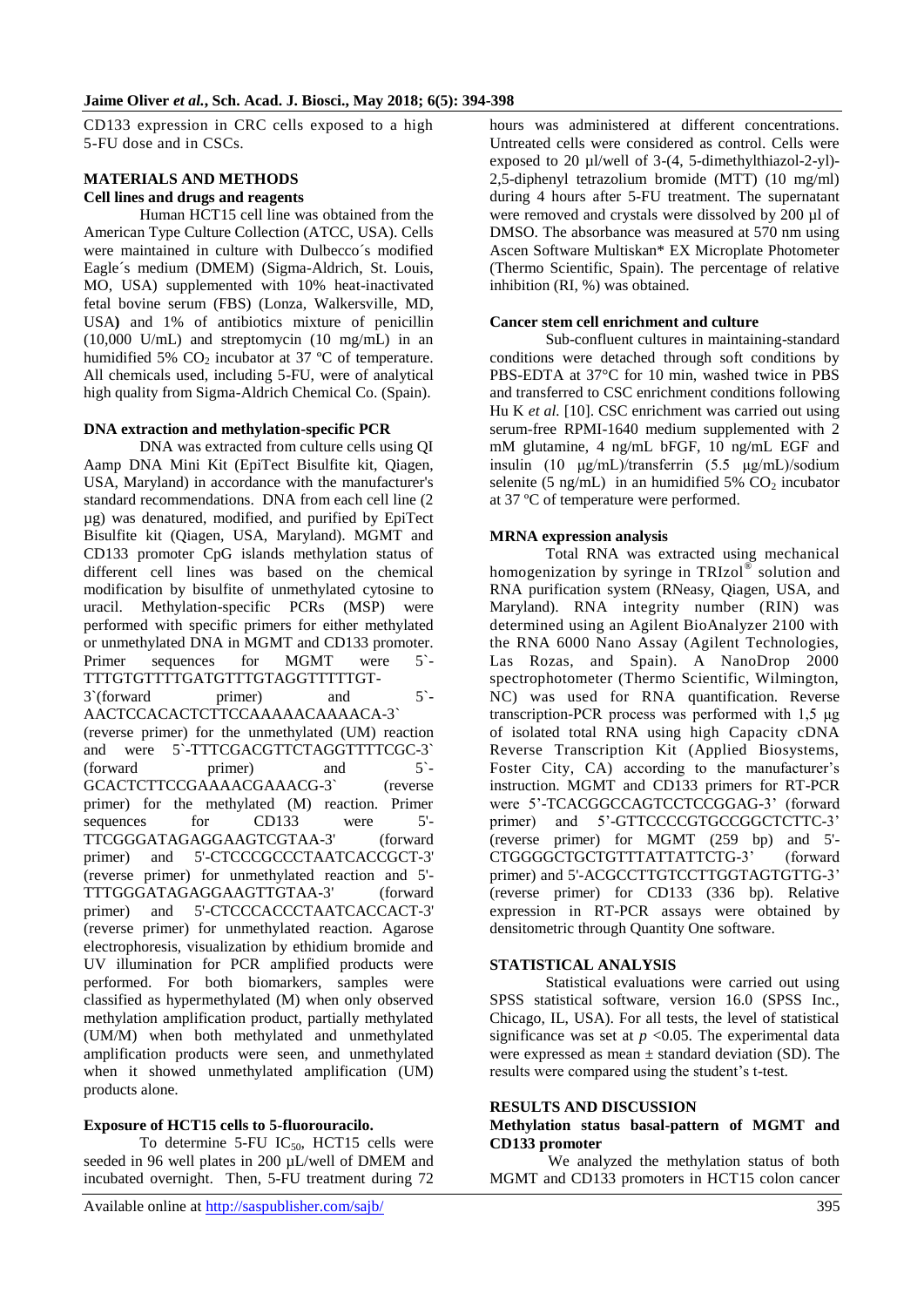cells using RT-PCR and MSP. HCT15 cells showed a partially methylated MGMT and Cd133 promoter (UM/M) (Fig. 1A).

#### **MGMT and CD133 modulation by 5-fluorouracilo treatment**

 To determine the 5-FU effect in the expression of MGM and CD133 we detected the 5-FU IC<sub>50</sub> of HCT15 cells which was 8  $\mu$ M. Next, we analyzed the modulation of mRNA expression after exposure to three 5-FU concentrations corresponding to  $IC_{50}$ ,  $IC_{50}$  2x and  $IC_{50}$  4x by PCR. Densitometry analysis of the relative MGMT expression showed a positive modulation of the MGMT expression after

A

**MGMT** 

M

**LIM** 

CD133

ù

exposure to 5-FU (Fig. 1B). In addition, a significant increase of CD133 expression was detected in HCT15 cells lines after 5-FU exposure (Fig. 1C).

#### **Modulation of MGMT and CD133 in CSCs**

 We obtained CSCc from HCT15 cells (Fig. 1D) to analyze the MGMT and CD133 modulation and to compare with 5-FU exposure (see Material and Methods). HCT15 sphere showed a low proliferation rate in relation to standard conditions (monolayer). As shown in Fig. 1C, HCT15 CSCs showed an increase of CD133 at four days of culture in suspension which recuperated al 8 days. By contrast, MGMT did not show significant changes (data no shown).



**Fig-1: Analysis of the HCT15 colon resistant cells. A, MGMT and CD133 promoter methylation status.Representative image of electrophoresis bands of methylation-specific PCR and reverse transcription PCR of both MGMT and CD133 biomarkers. Methylated samples showed amplification of both unmethylated (UM) and methylated (M) lanes. B, Representative electrophoresis of the MGMT mRNA expression after 5-FU exposure (IC50, 2xIC50, 4xIC50). Densitometric analysis (right). C, Representative electrophoresis of CD133 mRNA expression by 5-FU exposure**  $(IC_{50}$ **,**  $2xIC_{50}$ **,**  $4xIC_{50}$ **). Densitometric analysis (right). D, Representative electrophoresis of the CD133 mRNA in CSCs from HCT15. Densitometric analysis (below). Representative images (right) of cells in monolayer (a) and CSCs enrichment and sphere cell formation at 4 (b) and 8 (c) days. Magnification x10.**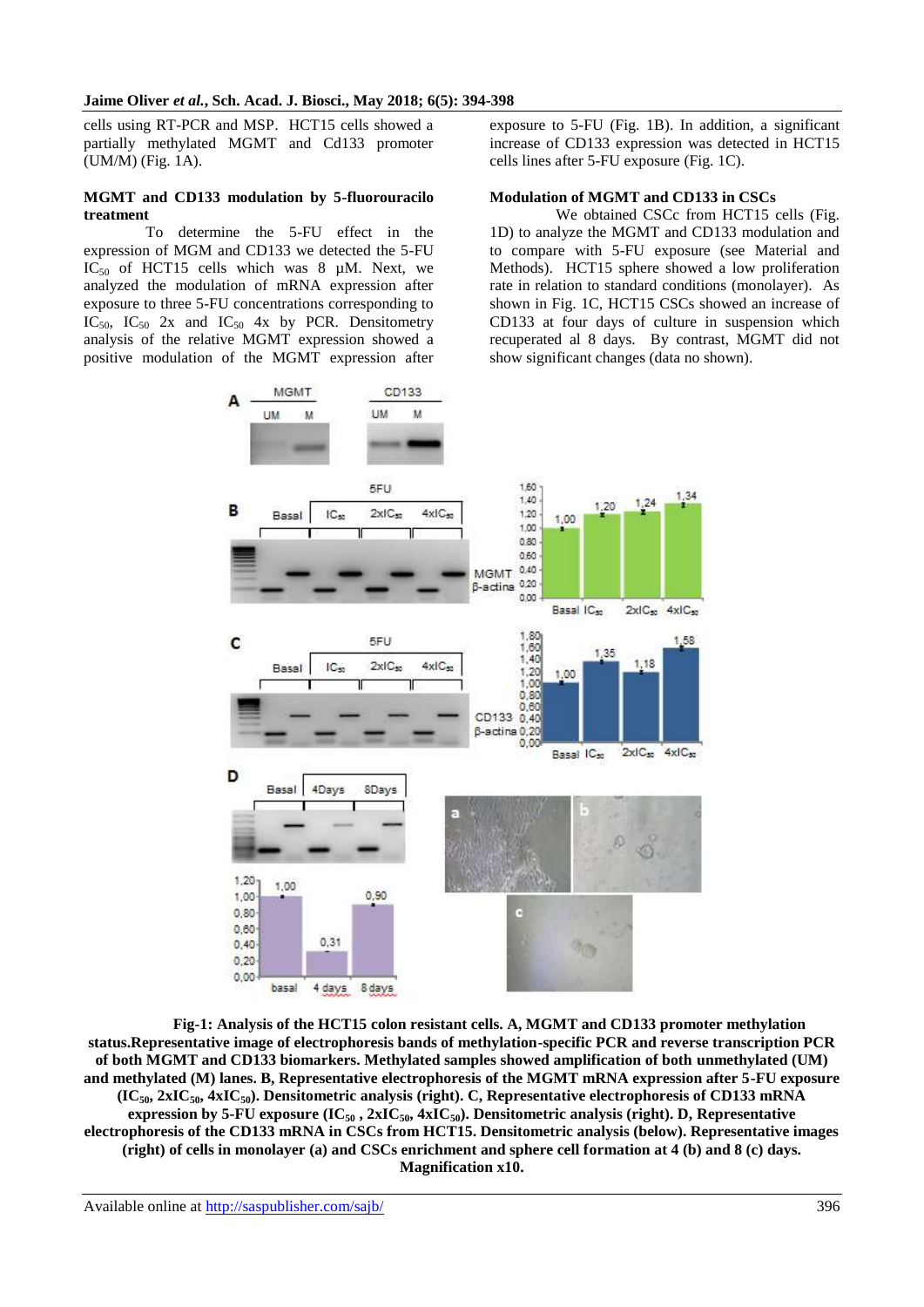## **Jaime Oliver** *et al.***, Sch. Acad. J. Biosci., May 2018; 6(5): 394-398**

 The 5-FU treatment of the CRC shows important lacks allowing its reappearance and progression probably because this treatment not considers the heterogeneity of tumor. The studies of the CSCs in this type of tumors show numerous evidences that these subpopulation, which characterized to have similar properties that stem cells [4], are related with the therapy failure [11]. The interaction between CSC-CD133+ and 5-FU treatment have been analyzed previously. Various studies have observed that the CD133+ population proliferate faster than CD133 under 5-FU treatment enriching CSC in CRC (DLD1) [12], hepatoma (BEL-7402) [13] and lung adenocarcinoma [14]. The effect of 5-FU in the repairing DNA systems such as MGMT have been analyzed. Previous studies in CRC cell lines (LoVo and RPMI-4788) showed that MGMT mRNA levels were slightly reduced after 5-FU treatment although the ineteracion between 5-FU and MGMT is not clear [15]. However, Sideris M *et al.* [16] recently showed no association between the status of MGMT expression and response to neo-adjuvant therapy in patients Thus, the association between the modulation of the MGMT protein expression and 5-FU treatment remains unknown. On the other hand, Pistollato F *et al.* [17] showed that glioblastoma multiform (GBM) cancer stem cell (CD133+) express high levels of MGMT in tumor mass. Moreover, He J *et al.* [18] showed that SHG-44 CSCs glioma cells exhibited a characteristic radioresistance associated to high MGMT mRNA levels. Further, Liu G *et al.* [19] showed that primary culture of CSC (CD133 +) displayed strong capability of chemo resistance relating this to higher expression of MGMT and BRCP1. However, some clinical studies did not appreciate relation between MGMT and CRC patients [20]. However, there is not a comparative study between the modulation that a drug such as 5-FU a high concentration may induce in the MGMT and CD133 expression in colon cancer cells and the expression of both markes in CSCs obtained from the same cell line. We use de resistant HCT15 colon cancer cells to develop an assay with high 5-FU concentration and to obtain a CSCs population. Our results showed that HCT15 colon cancer cells treated with 4xIC50 5FU induced an increase of CD133 which maintained over time whereas CD133 expression in CSCs decreased after 4 days in culture. In addition, the MGMT modulation only was observed when cells were exposed to 5-FU.

## **CONCLUSION**

The CSC enrichment by the 5-FU exposure may be indicative of a CSC proliferation facilitating reappearance and progression of disease. These results support the necessity of new-drugs which are able to eliminate CSC from patients being necessary more researches focusing to the heterogeneity of tumor.

#### **REFERENCES**

- 1. Ferlay J. GLOBOCAN 2008, cancer incidence and mortality worldwide: IARC CancerBase No. 10. http://globocan. iarc. fr. 2010.
- http://globocan.iarc.fr. Accessed 22 Nov 2016.
- 3. Huh JW, Lee JH, Kim HR. Pretreatment expression of 13 molecular markers as a predictor of tumor responses after neoadjuvant chemoradiation in rectal cancer. Annals of surgery. 2014 Mar 1;259(3):508-15.
- 4. Jaferian S, Negahdari B, Eatemadi A. Colon cancer targeting using conjugates biomaterial 5 flurouracil. Biomedicine & Pharmacotherapy. 2016 Dec 1;84:780-8.
- 5. Yasuda H, Tanaka K, Saigusa S, Toiyama Y, Koike Y, Okugawa Y, Yokoe T, Kawamoto A, Inoue Y, Miki C, Kusunoki M. Elevated CD133, but not VEGF or EGFR, as a predictive marker of distant recurrence after preoperative chemoradiotherapy in rectal cancer. Oncology reports. 2009 Oct 1;22(4):709-17.
- 6. Kozovska Z, Gabrisova V, Kucerova L. Colon cancer: cancer stem cells markers, drug resistance and treatment. Biomedicine & Pharmacotherapy. 2014 Oct 1;68(8):911-6.
- 7. Jang JW, Song Y, Kim SH, Kim J, Seo HR. Potential mechanisms of CD133 in cancer stem cells. Life Sci. 2017;184:25-29.
- 8. Shima K, Morikawa T, Baba Y, Nosho K, Suzuki M, Yamauchi M, Hayashi M, Giovannucci E, Fuchs CS, Ogino S. MGMT promoter methylation, loss of expression and prognosis in 855 colorectal cancers. Cancer Causes & Control. 2011 Feb 1;22(2):301-9.
- 9. Jacinto FV, Esteller M. MGMT hypermethylation: a prognostic foe, a predictive friend. DNA repair. 2007 Aug 1;6(8):1155-60.
- 10. Shen L, Kondo Y, Rosner GL, Xiao L, Hernandez NS, Vilaythong J, Houlihan PS, Krouse RS, Prasad AR, Einspahr JG, Buckmeier J. MGMT promoter methylation and field defect in sporadic colorectal cancer. Journal of the National Cancer Institute. 2005 Sep 21;97(18):1330-8.
- 11. Hu K, Zhou H, Liu Y, Liu Z, Liu J, Tang J, Li J, Zhang J, Sheng W, Zhao Y, Wu Y. Hyaluronic acid functional amphipathic and redox-responsive polymer particles for the co-delivery of doxorubicin and cyclopamine to eradicate breast cancer cells and cancer stem cells. Nanoscale. 2015;7(18):8607-18.
- 12. Deng Y, Pu X, Huang M, Xiao J, Zhou J, Lin T, Lin EH. 5-Fluorouracil upregulates the activity of Wnt signaling pathway in CD133-positive colon cancer stem-like cells. Chin J Cancer. 2010 Sep 5;29(9):810-5.
- 13. Yang Y, Li DL, Zhu WJ, Liu F, Kang MT, Zhao S, Hao PC, Han X, Chen PQ, Lü FD, Feng JL. The effect of 5-fluorouracil on enriching cancer stem cells of hepatoma cell line BEL-7402. Zhonghua gan zang bing za zhi= Zhonghua ganzangbing